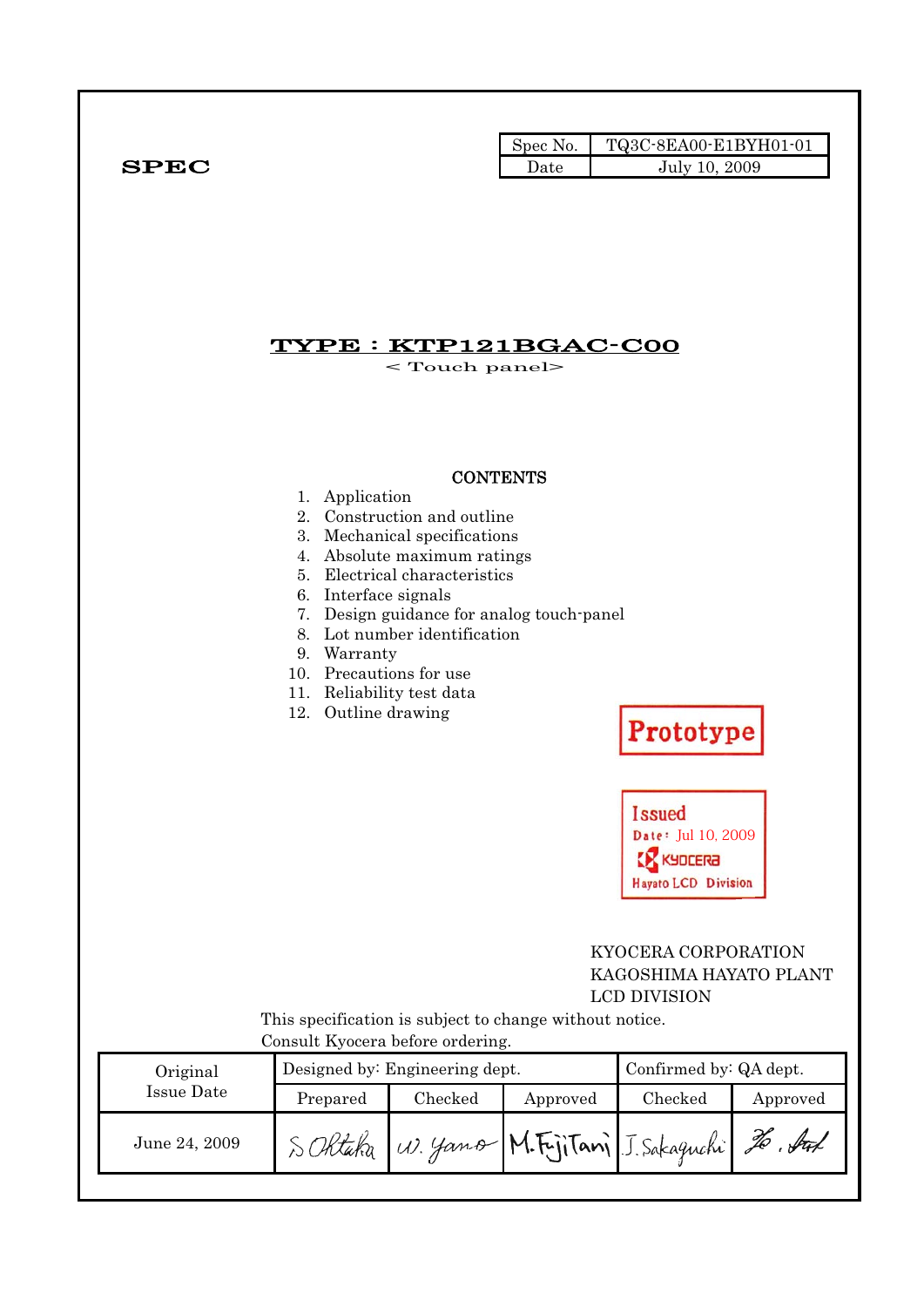| Spec No.              | Part No.       | Page |
|-----------------------|----------------|------|
| TQ3C-8EA00-E1BYH01-01 | KTP121BGAC-C00 |      |

# Warning

- 1. This Kyocera touch panel has been specifically designed for use only in electronic devices and industrial machines in the area of audio control, office automation, industrial control, home appliances, etc. The module should not be used in applications where the highest level of safety and reliability are required and module failure or malfunction of such module results in physical harm or loss of life, as well as enormous damage or loss. Such fields of applications include, without limitation, medical, aerospace, communications infrastructure, atomic energy control. Kyocera expressly disclaims any and all liability resulting in any way to the use of the touch panel in such applications.
- 2. Customer agrees to indemnify, defend and hold Kyocera harmless from and against any and all actions, claims, damages, liabilities, awards, costs, and expenses, including legal expenses, resulting from or arising out of Customer's use, or sale for use, or Kyocera touch panels in applications.

# Caution

1. Kyocera shall have the right, which Customer hereby acknowledges, to immediately scrap or destroy tooling for Kyocera touch panels for which no Purchase Orders have been received from the Customer in a two-year period.

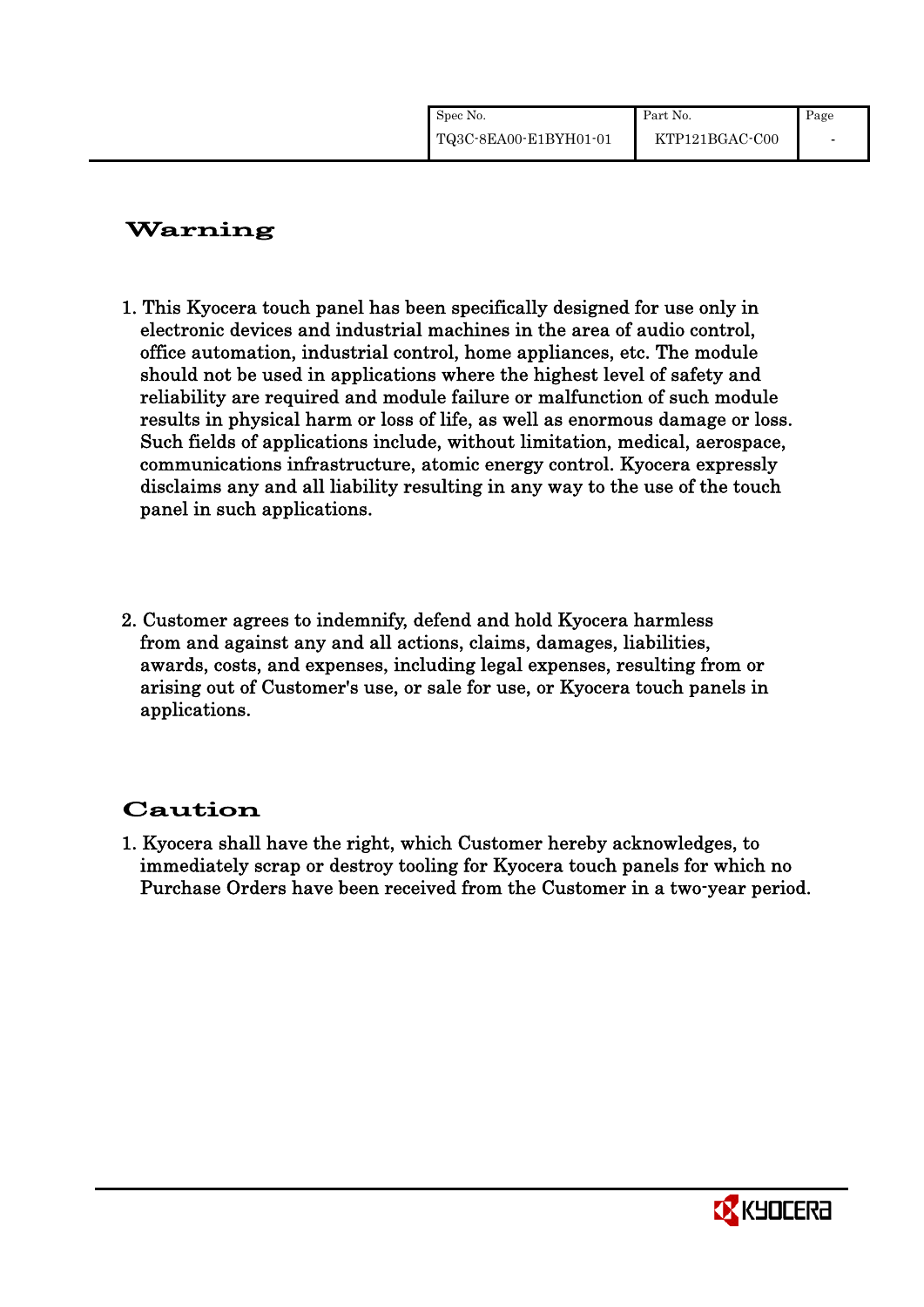|         |               |              |  |  | Spec No.                                     |                                                                                     | Part No.                |          | Page |
|---------|---------------|--------------|--|--|----------------------------------------------|-------------------------------------------------------------------------------------|-------------------------|----------|------|
|         |               |              |  |  |                                              | TQ3C-8EA00-E1BYH01-01                                                               | KTP121BGAC-C00          |          |      |
|         |               |              |  |  |                                              | Revision record                                                                     |                         |          |      |
|         | Date          |              |  |  | Designed by : Engineering dept.              |                                                                                     | Confirmed by : QA dept. |          |      |
|         |               | Prepared     |  |  | Checked                                      | Approved                                                                            | Checked                 | Approved |      |
|         | Jul. 10, 2009 |              |  |  |                                              | S Oktaka W. yamo M. Fujitani J. Sakaguchi 26. Auf                                   |                         |          |      |
| Rev.No. | Date          | Page         |  |  |                                              | Descriptions                                                                        |                         |          |      |
| 01      | Jul. 10, 2009 | $\mathbf{1}$ |  |  |                                              | 3-1. Mechanical specifications of touch panel<br>$\sim$ Change "Outline dimensions" |                         |          |      |
|         |               | $8\,$        |  |  | 12. Outline drawing<br>$\sim$ Change drawing | "121A5095700-1" $\rightarrow$ "121A5095700-2"                                       |                         |          |      |
|         |               |              |  |  |                                              |                                                                                     |                         |          |      |
|         |               |              |  |  |                                              |                                                                                     |                         |          |      |
|         |               |              |  |  |                                              |                                                                                     |                         |          |      |
|         |               |              |  |  |                                              |                                                                                     |                         |          |      |
|         |               |              |  |  |                                              |                                                                                     |                         |          |      |

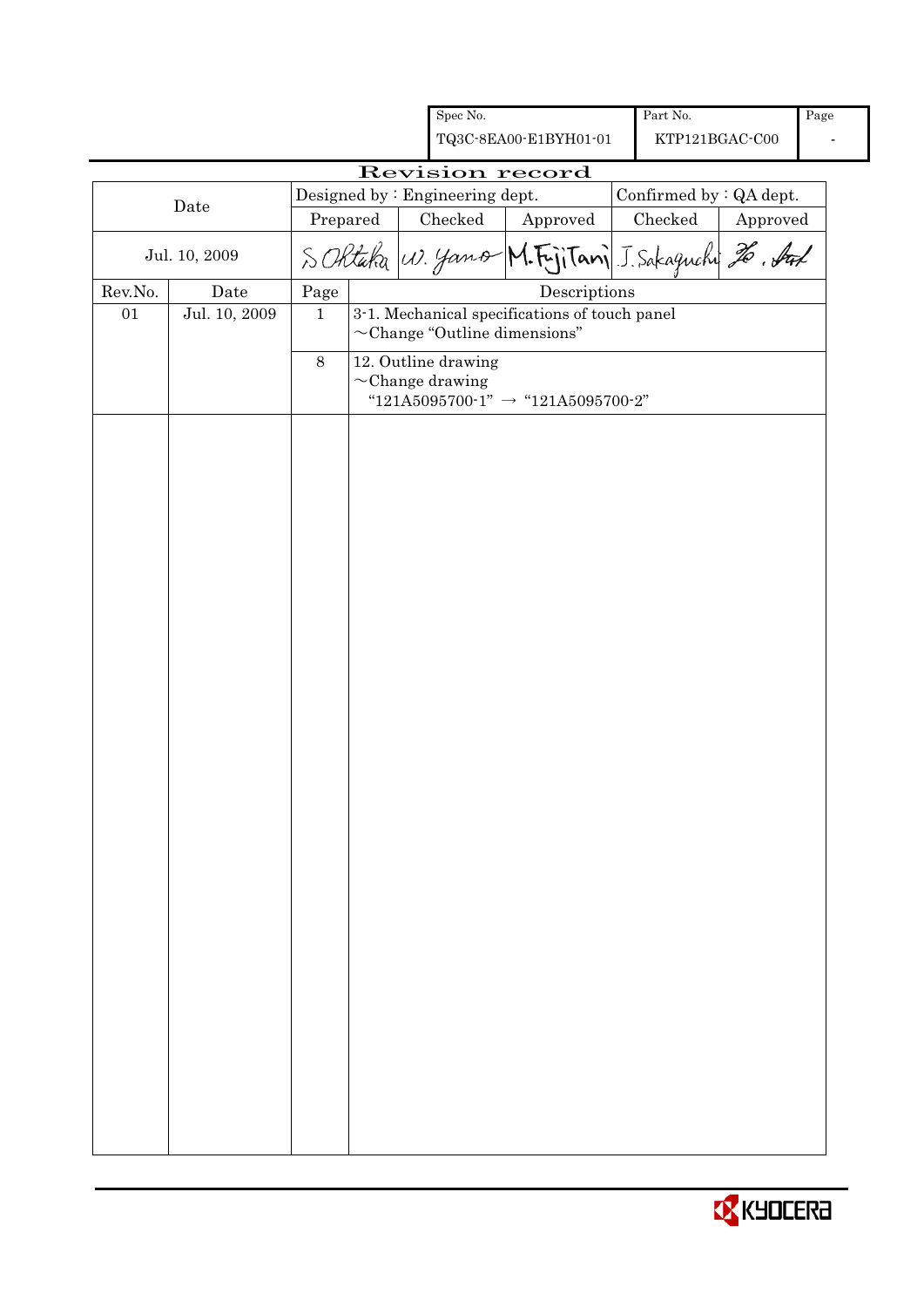## 1. Application

This document defines the specification of KTP121BGAC-C00. (RoHS Compliant)

#### 2. Construction and outline

| Touch panel  | : Analog type $(Glass/Glass)$       |
|--------------|-------------------------------------|
| Surface film | : Glare Anti-finger print treatment |

#### 3. Mechanical specifications

3-1. Mechanical specifications of touch panel

|                          | Item                          | Specification                                | Unit          |
|--------------------------|-------------------------------|----------------------------------------------|---------------|
| 1)<br>Outline dimensions |                               | $258$ (W) $\times$ 200 (H) $\times$ 2.14 (D) | mm            |
| Active area              |                               | $248$ (W) $\times$ 186.5 (H)                 | mm            |
| Viewing area             |                               | $249 \text{ (W)} \times 187.5 \text{ (H)}$   | mm            |
| Mass                     |                               | TBD                                          | g             |
| Input                    |                               | Radius-0.8 stylus or Finger                  |               |
| <b>Actuation Force</b>   |                               | $0.1 \sim 2.0$                               | N             |
|                          | 2)<br>Striking(Finger-input)  | 1 million                                    | hits          |
| Operating life           | 3)<br>$Sliding(Stylus-input)$ | 100 thousand                                 | characters    |
| Transmittance            |                               | Typ.80 (at full wavelength)                  | $\frac{0}{0}$ |
| Reflectance              |                               | Typ.15(550nm)                                | $\frac{0}{0}$ |
| Surface hardness         |                               | 2H or more (Pencil hardness)                 |               |

1) Please refer to outline drawing for details.

| 2)<br>Striking test condition |                                                            |
|-------------------------------|------------------------------------------------------------|
| Testing rod                   | : Silicon rubber (Hardness: $60^{\circ}$ ), Tip : R = 4.0, |
| Testing location              | : In active area                                           |
| Input voltage                 | :DC5V                                                      |
| Load                          | : 2.94N                                                    |
| Cycle                         | $: 5$ hits/sec                                             |
| Judgment                      | : No defect in function                                    |
|                               | : No appearance defect which causes trouble to use.        |
|                               | *Dents, blurs and marks on surface film : neglected        |
| 3)<br>Sliding test condition  |                                                            |
| Testing rod                   | : Polyacetal resin, $Tip: R = 0.8$                         |
| Testing location              | : In active area                                           |
| Input voltage                 | $\cdot$ DC5V                                               |
| Load                          | : 2.45N                                                    |
| Input length                  | $\frac{10}{2}$                                             |
| Input speed                   | $\frac{150}{\text{mm/sec}}$                                |
| Sliding times                 | : 10mm sliding (back and forth) counts as 2 times.         |
| Judgment                      | : No defect in function                                    |
|                               | : No appearance defect which causes trouble to use.        |
|                               | *Dents, blurs and marks on surface film : neglected        |
|                               |                                                            |

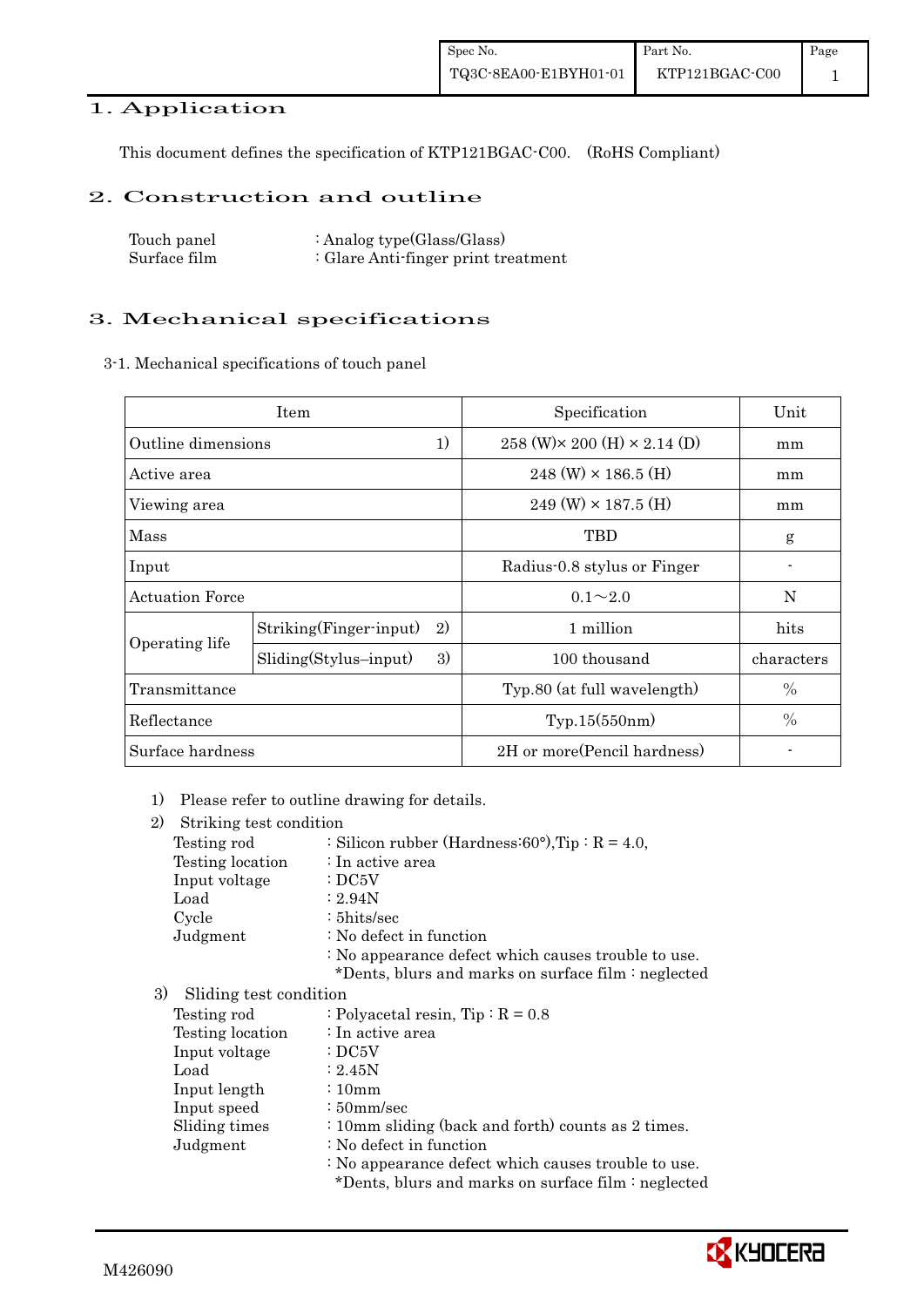#### 4. Absolute maximum ratings

#### 4-1. Electrical absolute maximum ratings

| Item                           | Symbol       | Min. | Max. | $\operatorname{Unit}$ |
|--------------------------------|--------------|------|------|-----------------------|
| Supply voltage for touch panel | $\rm V_{TP}$ |      | 6.0  |                       |
| Input current of touch panel   | $_{\rm 1TP}$ |      | 0.5  |                       |

#### 4-2. Environmental absolute maximum ratings

| <b>Item</b>           | Symbol                  | Min.           | Max. | Unit      |
|-----------------------|-------------------------|----------------|------|-----------|
| Operating temperature | Top                     | $-30$          | 85   | $\circ$ C |
| Storage temperature   | T <sub>STO</sub>        | $-40$          | 95   | $\circ$ C |
| Operating humidity    | $H_{OP}$                | 10             | 2)   | %RH       |
| Storage humidity      | <b>H</b> <sub>STO</sub> | 10             | 2)   | %RH       |
| Vibration             | ۰                       | 3)             | 3)   |           |
| Shock                 | $\blacksquare$          | $\overline{4}$ |      |           |

- 1) Non-condensing.
- 2) Temp.  $\leq 40^{\circ}$ C, 85%RH Max. Temp. $>40^{\circ}$ C, Absolute humidity shall be less than 85%RH at 40°C.
- 3) The touch panel is installed on the LCD using two sided tape.

| Frequency       | $10\sim55$ Hz | Acceleration value         |
|-----------------|---------------|----------------------------|
| Vibration width | $0.15$ mm     | $(0.3{\sim}9~{\rm m/s^2})$ |
| Interval        | $10-55-10$ Hz | 1 minutes                  |

2 hours in each direction X, Y, Z (6 hours total) EIAJ ED-2531

4) The touch panel is installed on the LCD using two sided tape. Acceleration: 490 m/s2, Pulse width: 11 ms 3 times in each direction:  $\pm X$ ,  $\pm Y$ ,  $\pm Z$ EIAJ ED-2531

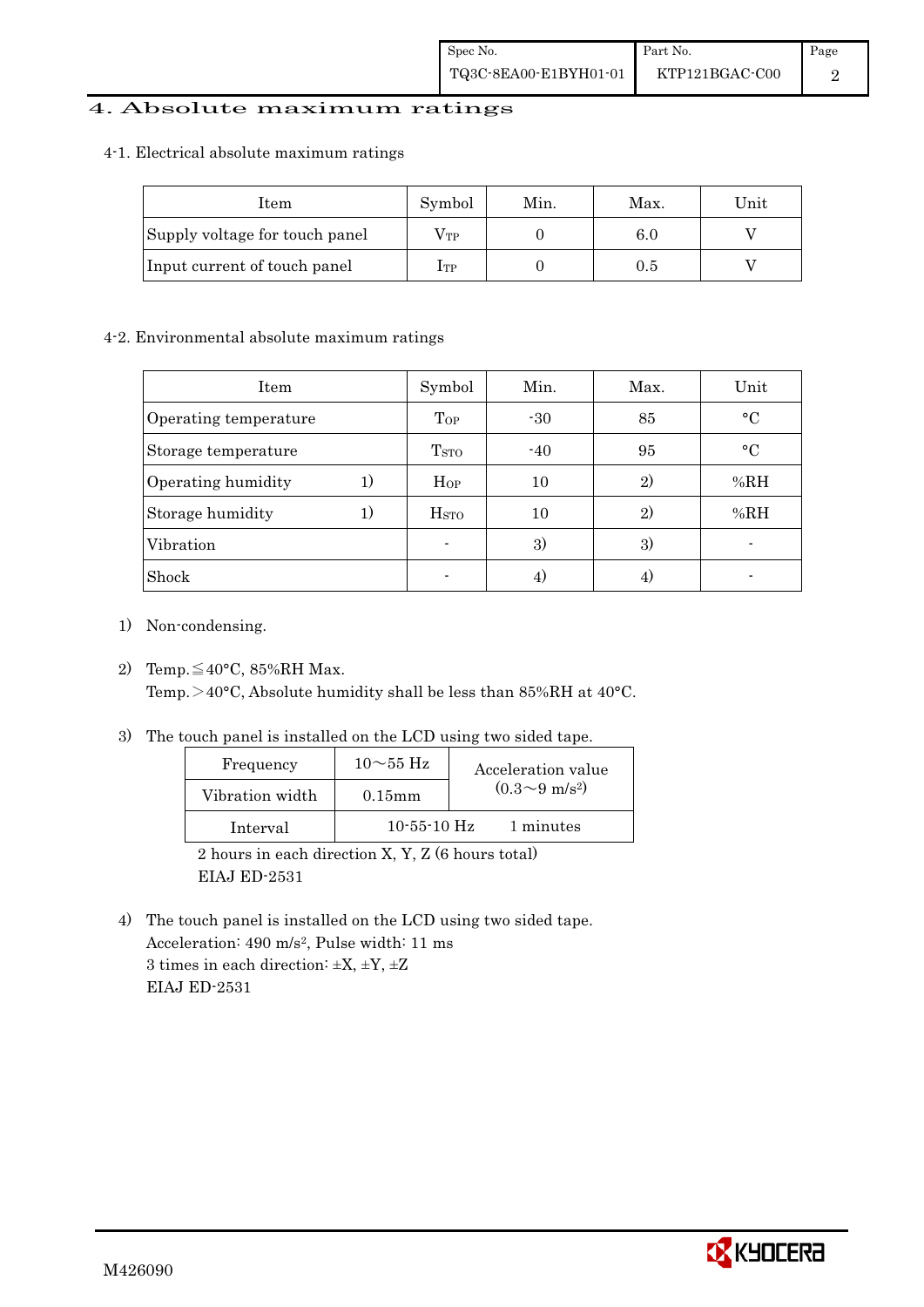#### 5. Electrical characteristics

| Item                           |    | Symbol       | Condition      | Min.       | Typ.                     | Max. | Unit |
|--------------------------------|----|--------------|----------------|------------|--------------------------|------|------|
| Supply voltage for touch panel |    | $\rm V_{TP}$ | $\blacksquare$ |            | 5.0                      |      |      |
|                                | 1) | $xL-xR$      |                | <b>TBD</b> |                          | TBD  | Ω    |
| Terminal resistance            |    | $yU-yL$      |                | <b>TBD</b> |                          | TBD  | Ω    |
| Linearity                      | 2) |              |                |            | less than $(\pm 2.5)$    |      | $\%$ |
| Insulation resistance          | 3) |              | DC25V          | 50         | $\overline{\phantom{0}}$ |      | MΩ   |
| Chattering                     | 4) |              | at ON/OFF      |            | less than 10             |      | ms   |

- 1) Resistance between terminal xL and xR, or between yU and yL
- 2) Apply 5VDC to the terminal xL-xR, and measure the output voltage at terminal y when a random input is applied in the active area. Measure the difference between the output and theoretical voltages. (Measure the actual voltage at the terminal using the same method.)



- 3) Resistance between the upper and lower terminals.
- 4) Apply 5VDC to the terminal xL-xR, and measure the oscillation at terminal y when applying a random input in the active area. (Measure the oscillation at terminal x using the same method.)



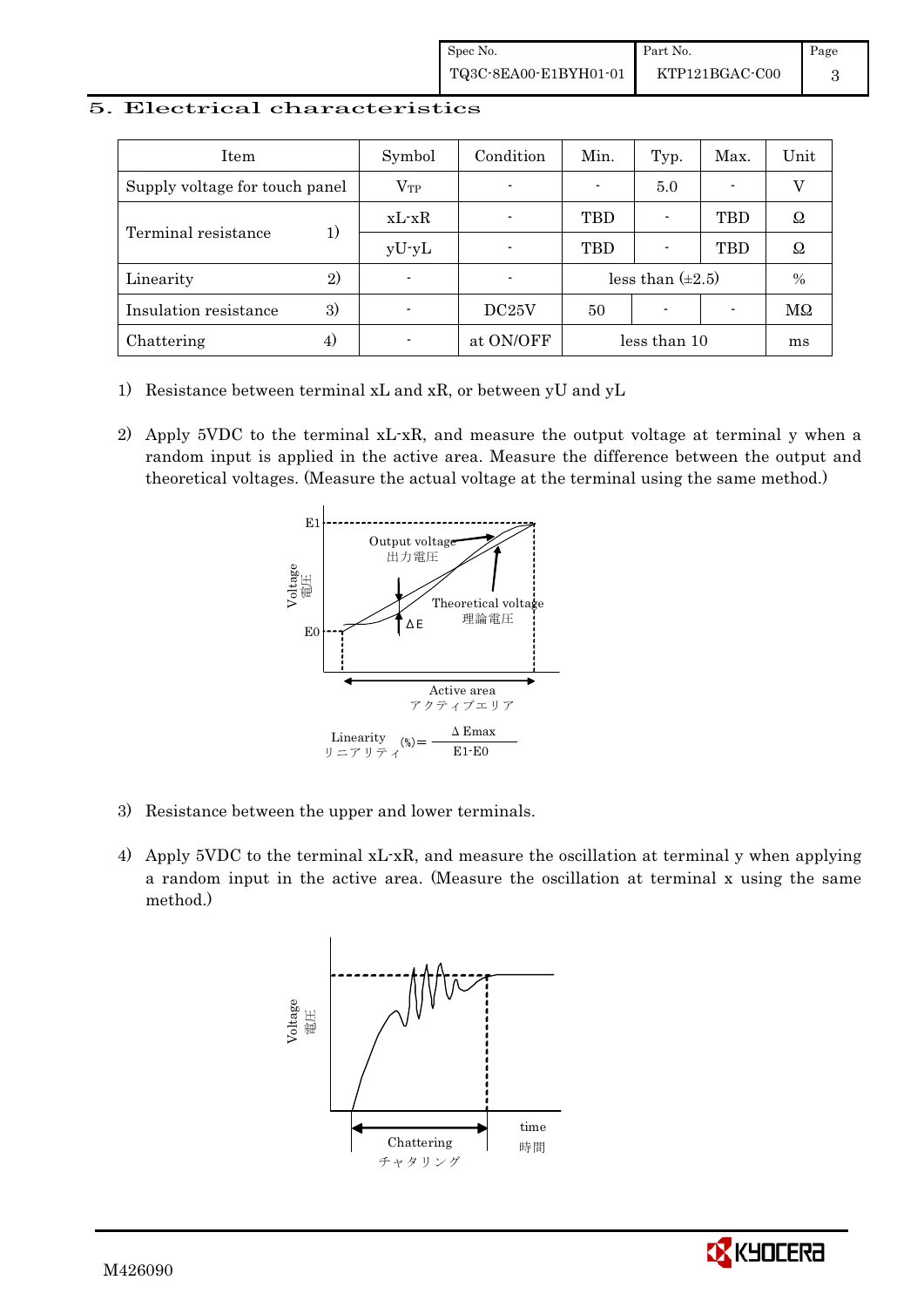#### 6. Interface signals

| No.            | Symbol | Description      |
|----------------|--------|------------------|
|                | xR     | x-Right terminal |
| $\overline{2}$ | уL     | y-Lower terminal |
| 3              | xL     | x-Left terminal  |
| $\overline{4}$ | vU     | y-Upper terminal |

| Touch panel side connector                   | $: 1mm$ pitch            |         |
|----------------------------------------------|--------------------------|---------|
| Recommended matching connector : Series 9616 |                          | (IRISO) |
|                                              | $\therefore$ Series 9610 | (IRISO) |
|                                              | : Series FMS             | (JST)   |
|                                              |                          |         |

#### 7. Design guidance for analog touch panel

7-1 Electrical (In customer's design, please remember the following considerations.)

- 1) Do not use the current regulated circuit.
- 2) Keep the current limit with top and bottom layer. (Please refer to "Electrical absolute maximum ratings" for details.)
- 3) Analog touch panel can not sense two points touching separately.
- 4) A contact resistance is appeared at the touch point between top and bottom layer. After this resistance has stable read of the touch panel position data.
- 5) Because noise of inverter or peripheral circuits may interfere signal of touch panel itself it is necessary to design carefully in advance to avoid these noise problem.

#### 7-2 Software

- 1) Do the "User Calibration".
- 2) "User Calibration" may be needed with long term using. Include "User Calibration" menu in your software.
- 3) When drawing a line with a stylus, there may be a slight discontinuity when the stylus passes over a spacer-dot. If necessary, please provide a compensation feature within your software.

7-3 Mounting on display and housing bezel

- 1) Do not use an adhesive tape to bond it on the front of touch panel and hang it to the housing bezel.
- 2) This touch panel has an airtight but not watertight structure. Please not to use it for the applications requiring watertight or under the environments occurred condensation. If it is expected to be exposed to the environments that vapor, moisture or other liquids may seep inside a bezel, please be sure to take some measurements for drip-proof or waterproof by using sealing materials on the bezel.

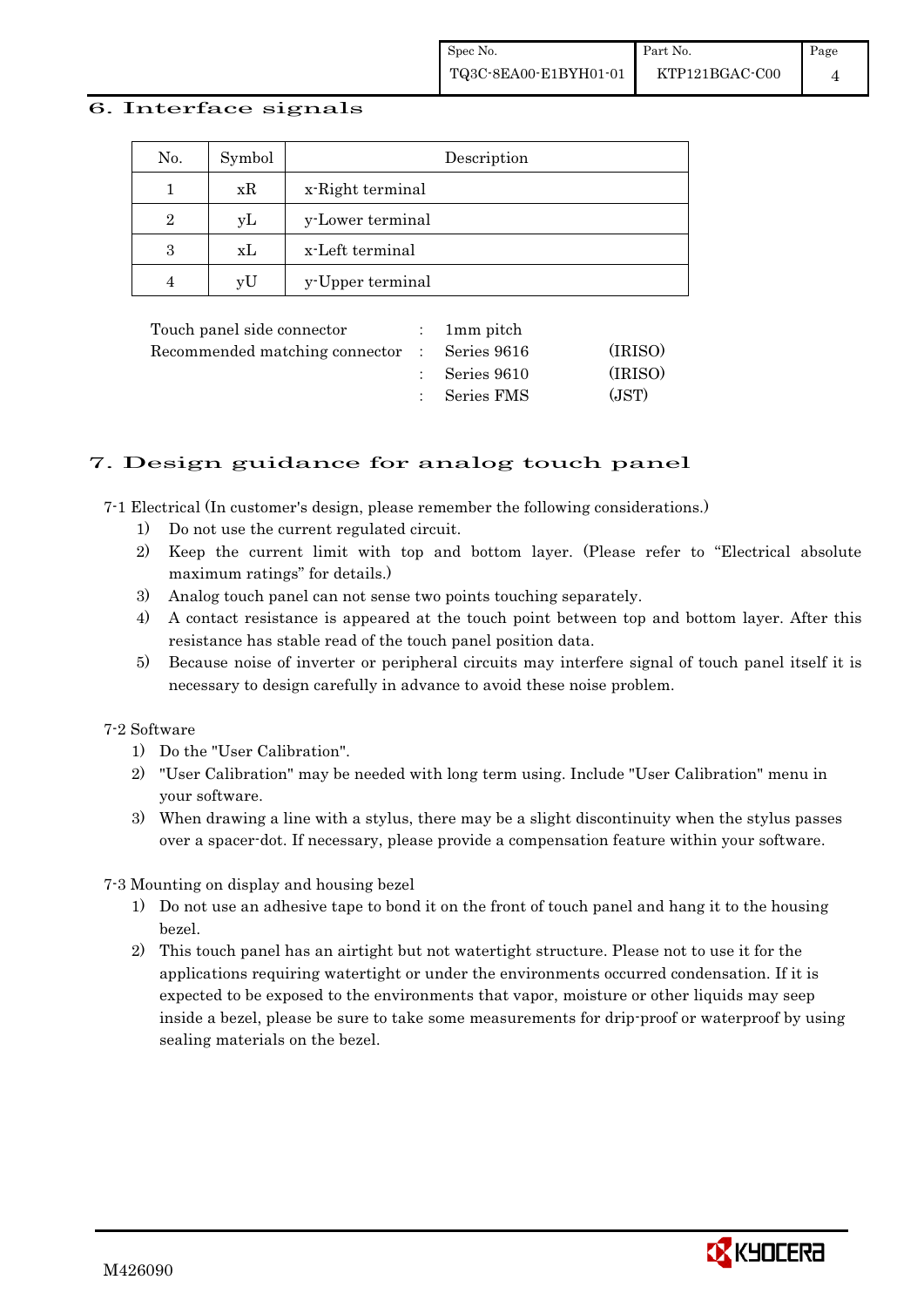#### 8. Lot number identification

The lot number shall be indicated on the FPC tale.

KTP121BGAC-C00 - ######### ###

 $\downarrow$   $\downarrow$   $\downarrow$ **1** 2

| $\vert$ No1. – No2. above indicate |  |
|------------------------------------|--|
| 1. Lot No. 9 digits                |  |
| 2. Serial 3 digits                 |  |

#### 9. Warranty

#### 9-1. Incoming inspection

Please inspect the touch panel within one month after your receipt.

9-2. Production warranty

! ! Kyocera warrants its touch panel's for a period of 12 months from the ship date. Kyocera shall, by mutual agreement, replace or re-work defective touch panel's that are shown to be Kyocera's responsibility

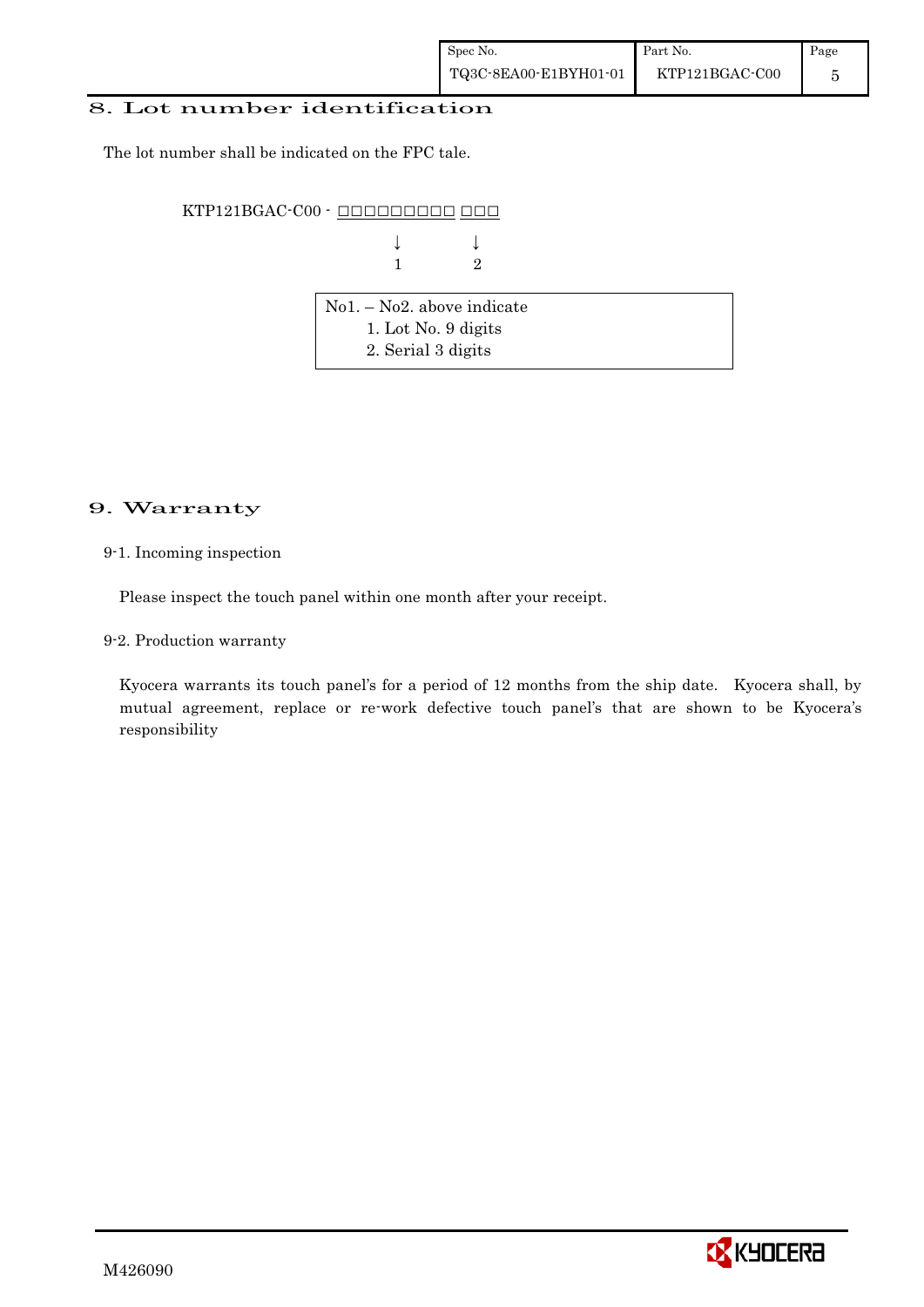## 10. Precautions for use

### 10-1. Usage

- 1) DO NOT store in a high humidity environment for extended periods. Surface film degradation bubbles, and/or peeling off of the surface film may result.
- 2) Do not push or rub the touch panel's surface with hard to sharp objects such as knives, or the touch panel may be scratched.
- 3) When the touch panel is dirty, gently wipe the surface with a soft cloth, sometimes moistened by mild detergent or alcohol. If a hazardous chemical is dropped on the touch panel by mistake, wipe it off right away to prevent human contact.
- 4) Touch panel edges are sharp. Handle the touch panel with enough care to prevent cuts.
- 5) Always keep the touch panel free from condensation during testing. Condensation may permanently spot or stain the surface film.
- 6) Do not pull the touch panel FPC and do not bend the root of the wires. Housing should be designed to protect touch panel FPC from external stress.
- 7) This Kyocera touch panel has been specifically designed for use in general electronic devices, but not for use in a special environment such as usage in an active gas. Hence, when the touch panel is supposed to be used in a special environment, evaluate the touch panel thoroughly beforehand and do not expose the touch panel to chemicals such as an active gas.
- 8) The touch panel is made of glass. It may break when dropped, hit, or vibrated excessively. Please handle with care.

10-2. Installation of the touch panel

- 1) The touch panel shall be installed flat, without twisting or bending.
- 2) Please design the housing window so that its edges are between the active area and the effective area of the touch screen. Must maintain a gap between inside of bezel and touch panel to avoid malfunction or electrode damage of touch panel.
- 3) A transparent protection sheet is attached to the touch panel. Please remove the protection film slowly before use, paying attention to static electricity.
- 4) Do not scratch, or put any stress outside the active area of the touch panel when you install it on to an LCD, or it may damage the ITO pattern of the touch panel.

10-3. Operation

- 1) The touch panel shall be operated within the limits specified. Operation at values outside of these limits may shorten life, and/or harm display images.
- 2) Do not use the touch panel in environments conducive to the formation of condensation.

10-4. Storage

- 1) The touch panel shall be stored within the temperature and humidity limits specified. Store in a dark area, and protect the touch panel from direct sunlight or fluorescent light.
- 2) Always store the touch panel so that it is free from external pressure onto it. This will prevent the formation of Newton rings.

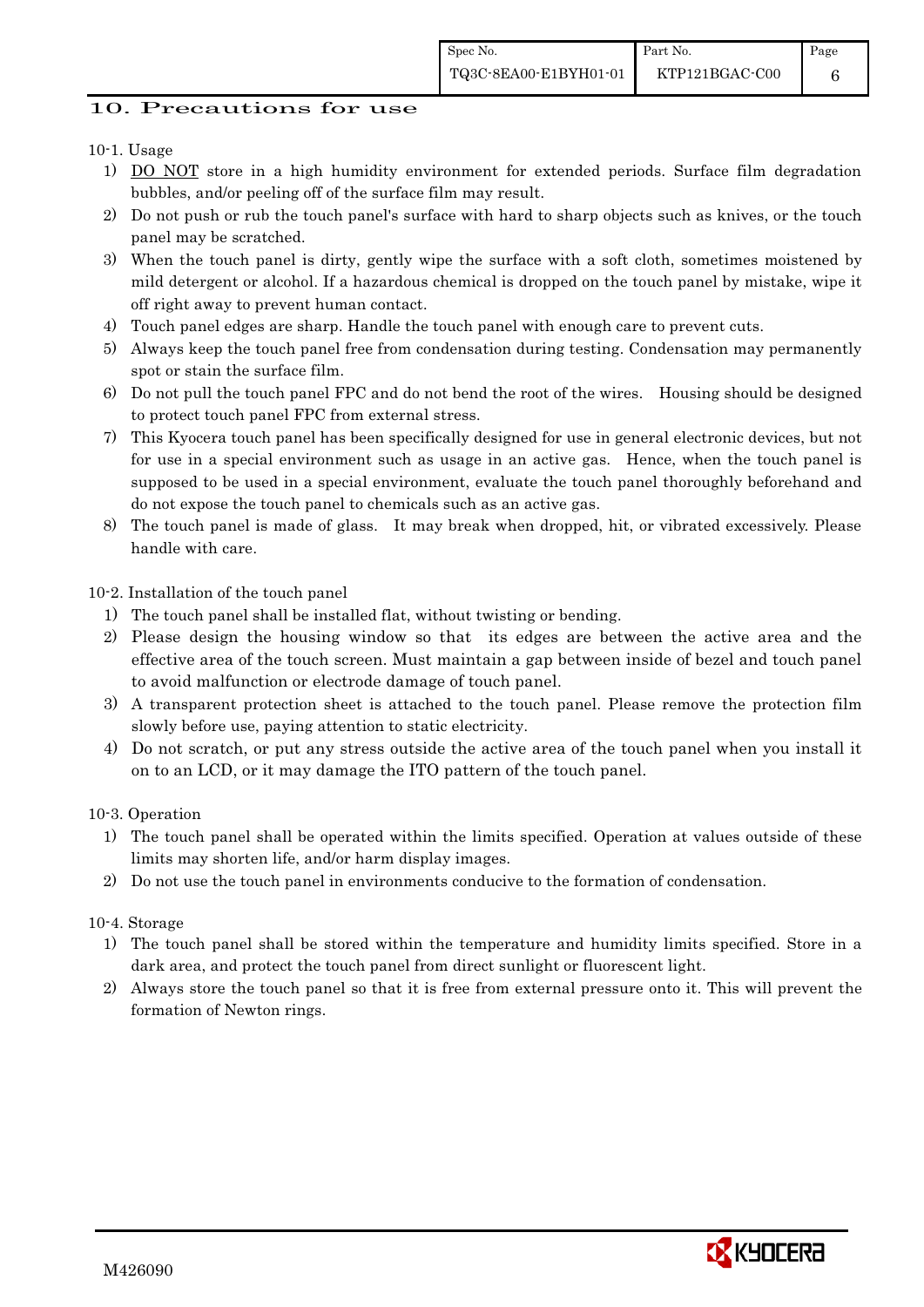#### 11. Reliability test data

| Test item                            | Test condition                                                                      |                                                          | Test<br>time            | Judgement                                                                                                                   |                                                                                                                                      |  |
|--------------------------------------|-------------------------------------------------------------------------------------|----------------------------------------------------------|-------------------------|-----------------------------------------------------------------------------------------------------------------------------|--------------------------------------------------------------------------------------------------------------------------------------|--|
| High temp.<br>atmosphere             | (95)°C                                                                              |                                                          | 240h                    | Touch panel function<br>Touch panel quality<br>Current consumption                                                          | : No defect<br>$:$ No defect<br>: No defect                                                                                          |  |
| Low temp.<br>atmosphere              | $(-40)$ °C                                                                          |                                                          | 240h                    | Touch panel function<br>Touch panel quality<br>Current consumption                                                          | : No defect<br>$\therefore$ No defect<br>: No defect                                                                                 |  |
| High temp.<br>humidity<br>atmosphere | $(40)$ °C $(90)$ % RH                                                               |                                                          | 240h                    | Touch panel function<br>Touch panel quality<br>Current consumption                                                          | : No defect<br>: No defect<br>: No defect                                                                                            |  |
| Temp. cycle                          | $(-40)$ °C<br>R.T.<br>(95)°C                                                        | 0.5 <sub>h</sub><br>0.5 <sub>h</sub><br>0.5 <sub>h</sub> | 10cycles                | Touch panel function<br>Touch panel quality<br>Current consumption                                                          | : No defect<br>: No defect<br>: No defect                                                                                            |  |
| High temp.<br>operation              | (85)°C                                                                              |                                                          | 500h                    | Touch panel function<br>Touch panel quality<br>Current consumption                                                          | : No defect<br>: No defect<br>: No defect                                                                                            |  |
| Point<br>activation                  | Silicon rubber R4,<br>Hardness 60°<br>Hitting force 2.9N<br>Hitting speed 5 time/s  |                                                          | one<br>million<br>times | Touch panel function<br>Terminal resistance<br>Insulation resistance<br>Linearity<br><b>Actuation Force</b><br>function. 2) | : No defect<br>: No defect<br>: No defect<br>: No defect<br>: No defect<br>No appearance defect which affects touch panel            |  |
| Sliding                              | Polyacetal resin,<br>$Tip: R = 0.8$<br>Hitting force 2.9N<br>Hitting speed 5 time/s |                                                          | one<br>million<br>times | Touch panel function<br>Terminal resistance<br>Insulation resistance<br>Linearity<br><b>Actuation Force</b><br>function. 2) | : No defect<br>$\therefore$ No defect<br>: No defect<br>: No defect<br>: No defect<br>No appearance defect which affects touch panel |  |

- 1) Test in active area.
- 2) Dents, blurs and marks on surface film: neglected.
- 3) 10mm sliding (back and forth) counts as 2 times.
- 4) Each test item uses a test touch panel only once. The tested touch panel is not used in any other tests.
- 5) The touch panel is tested in circumstances in which there is no condensation.
- 6) Temp. cycle test (Heat shock included): the LCD shall be tested after leaving it stabilize at room temperature for 2 hours after the last cycle.
- 7) An operational test was performed after the following conditions. First, the touch panel was left for a certain time under 5V voltages applied (without touch), Then it was left at room temperature (No VDC applied) for 2 hours.
- 8) The reliability test is not an out-going inspection.
- 9) The result of the reliability test is for your reference purpose only. The reliability test is conducted only to examine the touch panel's capability.